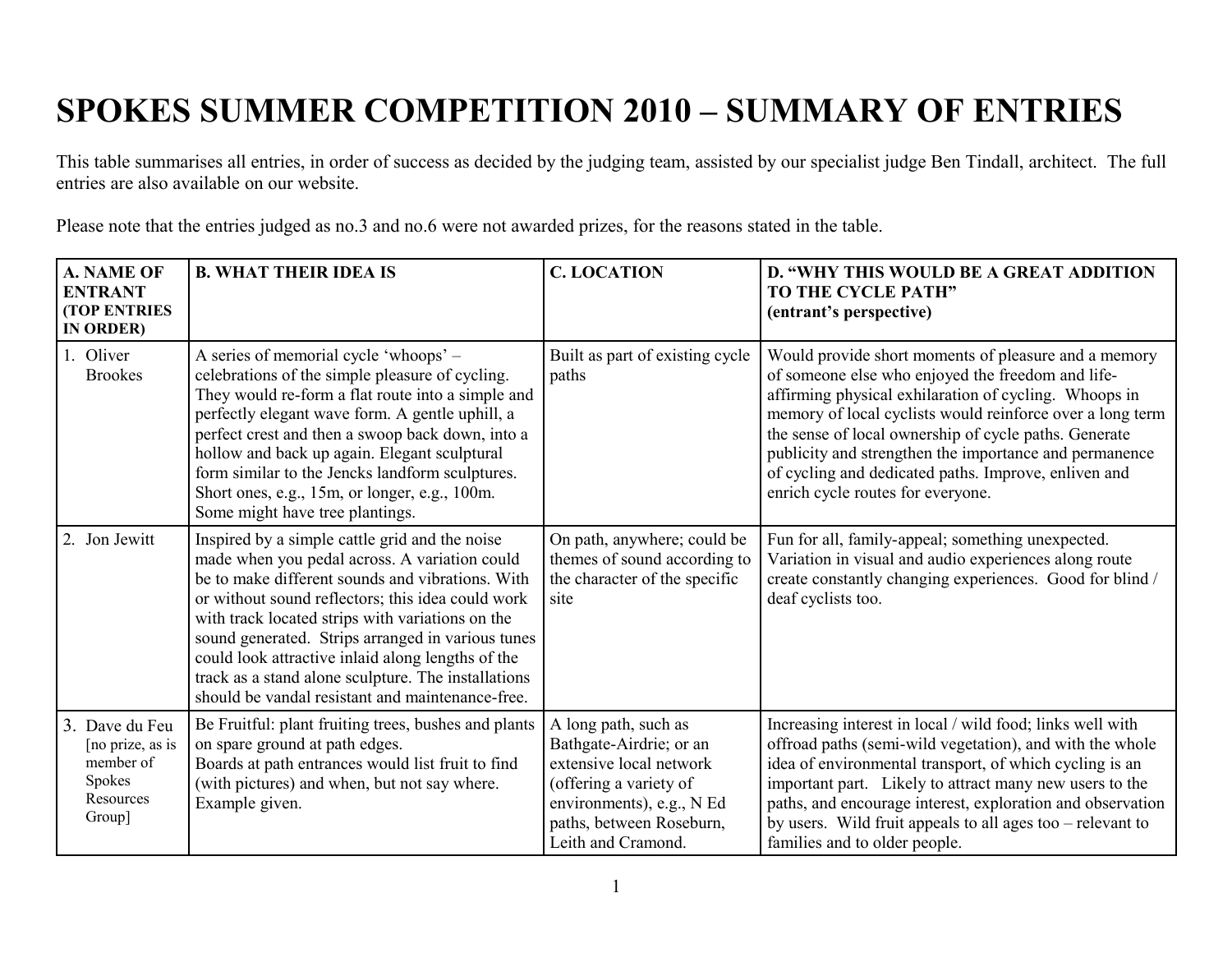|                                               |                                                                                                                                                                                                                                                                                                                            | 'Tastefully' designed<br>information boards at path<br>entrances                                                                                                                                                                             | Likely that a support group could be formed (e.g., link to<br>the Botanics / Sustrans ): maintenance, events etc (fruit-<br>gathering / educational, with other local groups or<br>schools.); foster more general interest in and knowledge of<br>the path, and help ensure its general.                                                                 |
|-----------------------------------------------|----------------------------------------------------------------------------------------------------------------------------------------------------------------------------------------------------------------------------------------------------------------------------------------------------------------------------|----------------------------------------------------------------------------------------------------------------------------------------------------------------------------------------------------------------------------------------------|----------------------------------------------------------------------------------------------------------------------------------------------------------------------------------------------------------------------------------------------------------------------------------------------------------------------------------------------------------|
| 4. Katharine<br>Taylor                        | Replace the railings on a footbridge on an old<br>railway line with a representation of a steam train<br>and carriages (made of metal). Recycled materi-<br>als should be used where possible, eg, train<br>wheels from old bike wheels - make a link<br>between the old and the new transport modes us-<br>ing the route. | On footbridge over Seafield<br>Pl, close to junction with<br>Seafield Rd, Leith. Plans to<br>incorporate this into the NCN<br>- if so, bridge may be re-<br>$placed = an excellent oppor-$<br>tunity to make it an interest-<br>ing feature. | Promote the path and NCN to everyone passing the bridge,<br>including<br>Motorists; fun and interactive elements encouraging fam-<br>ily trips on the cycle path. □Would brighten up a rather<br>dull, industrial end of Leith Links. It would remind people<br>of the transport heritage of the area                                                    |
| 5. Tim Smith                                  | 12 large blocks, 3 feet cubed, coloured dark to<br>look like earth/stones. 11 would be arranged in a<br>stack (see picture), with info panels too, and one<br>in a barrow pushed by a navvy; spade and pick in<br>the blocks too.                                                                                          | Any railway or canal path,<br>but space more limited for the<br>Union path so likely to be a<br>railway path                                                                                                                                 | Many cycle paths are a legacy of 18 <sup>th</sup> /19 <sup>th</sup> works to make<br>long distance travel possible for most people, not just the<br>wealthy. Represent and celebrate historic navigation work<br>(rail/canal), achieved with staggering human effort).                                                                                   |
| 6. Tim Smith<br>[no prize as<br>second entry] | A giant image of a fork in the path                                                                                                                                                                                                                                                                                        | Roseburn path, Craigleith, at<br>the Y junction to Blackhall                                                                                                                                                                                 | Fun; eye-catching.                                                                                                                                                                                                                                                                                                                                       |
| 7. Angus Ivory                                | Bike-shaped objects that children could climb and<br>play on (e.g., similar in size to normal bikes);<br>painted in rainbow colours (in clusters in 7)                                                                                                                                                                     | Alongside paths, where<br>children might be taken                                                                                                                                                                                            | Fun; children would enjoy going to the path and playing<br>on them and ask their parents for bikes to use next time<br>they come                                                                                                                                                                                                                         |
| 8. Corinne<br>Anderson                        | Metal bike racks decorated with 1) a canal theme<br>(barges, fish, reeds etc) and/or 2) a country park<br>theme (wild flowers, berries, butterflies etc).                                                                                                                                                                  | Just west of the aqueduct, at<br>the top of the path down to<br>the river and to Muiravonside<br><b>Country Park</b>                                                                                                                         | Welcome and useful for cyclists to the Park as no existing<br>racks (the farm gate that was used is no longer there).<br>Eye-catcher for anyone on the path, esp if a local artist did<br>the work.                                                                                                                                                      |
| 9. Peter<br>Hawkins                           | Livingstonehenge: -a scale replica of Stonehenge.<br>Local quarrying, stone-cutting; schools<br>involvement in research on positioning etc.                                                                                                                                                                                | *Livingston, Peel Park.<br>Advantages: a) it's elevated<br>b) it's big enough c) it's a<br>historic site which once<br>contained Livingston House<br>d) it's very accessible by the<br>path network but hardly at all                        | 1) Study interest - a chance to study solstice phenomena;<br>unlike the real one, accessible at all times; would become<br>a tourist attraction. It should be visible from the air on the<br>approach to the airport.<br>2) Would help to get the path network better known.<br>Central to town, so a meeting point and the centre for<br>active events. |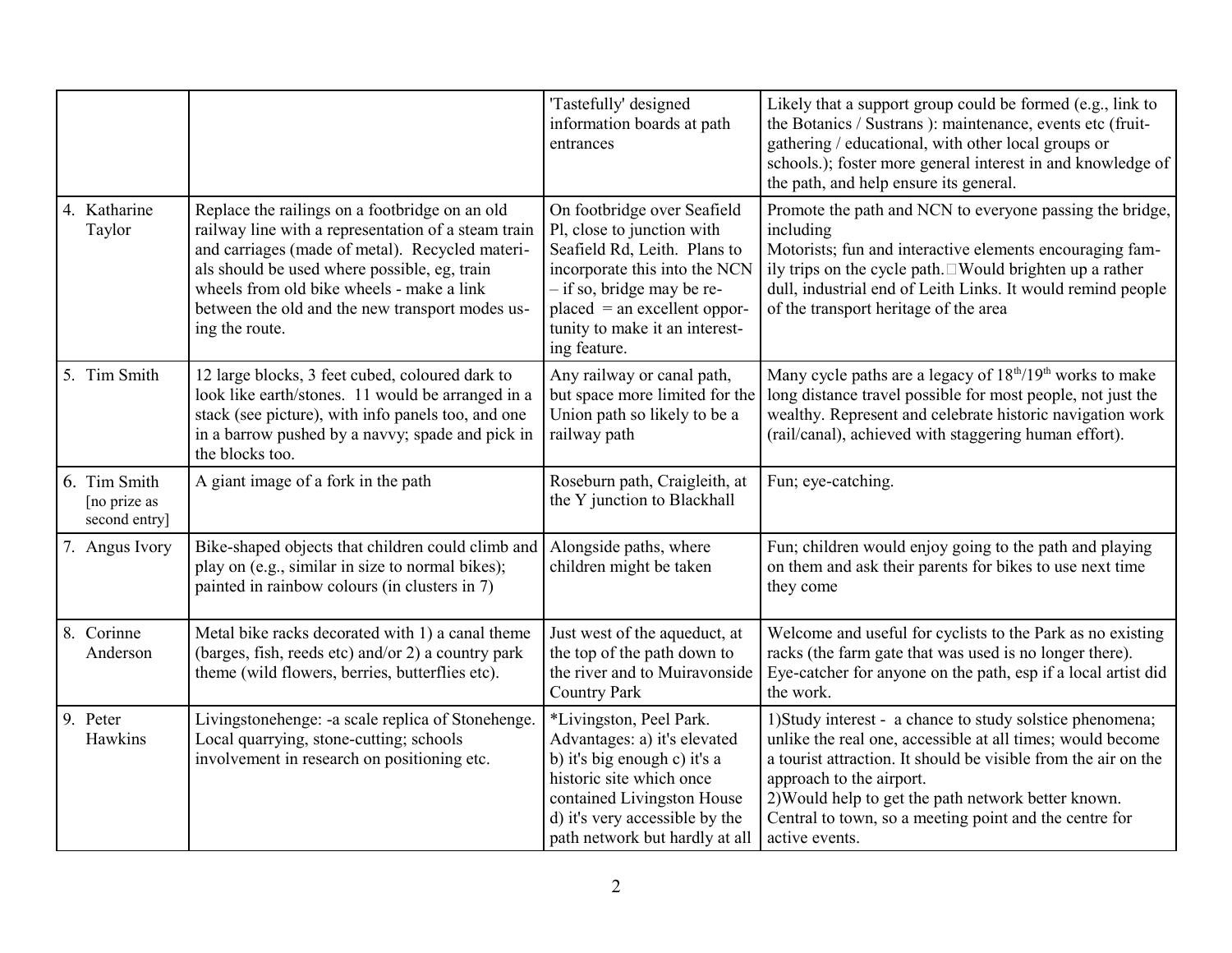|                       |                                                                                                                                                                                                                                                                                                                                                                                                                                                                                                                                                    | by car e) it's fairly central to<br>the town, lying about 1km<br>north of the Civic Centre.                                                       | 3) Ties in with two other artworks in W Lothian: the<br>standing stones (not historic) on the Lochshot Burn Path<br>and the astro/plantary obelisk etc at Almondell Country<br>Park which are supposed to replicate our solar system (not<br>very well known).                                                                                                                                               |
|-----------------------|----------------------------------------------------------------------------------------------------------------------------------------------------------------------------------------------------------------------------------------------------------------------------------------------------------------------------------------------------------------------------------------------------------------------------------------------------------------------------------------------------------------------------------------------------|---------------------------------------------------------------------------------------------------------------------------------------------------|--------------------------------------------------------------------------------------------------------------------------------------------------------------------------------------------------------------------------------------------------------------------------------------------------------------------------------------------------------------------------------------------------------------|
| 10. Katherine<br>Wake | 3-D metal map of the surrounding area; ideally<br>several at key locations on the cycle path<br>network. Raised lettering could indicate the<br>continuation beyond the map area.                                                                                                                                                                                                                                                                                                                                                                  | Principal path entry points,<br>esp where situation in relation<br>to city areas is not visible<br>from the path (e.g., old<br>railway cuttings). | Appeal to all ages; provides useful 'you are here'<br>information; help promote awareness of the network's<br>usefulness for easy access to different areas; could<br>highlight local attractions. Durable in a fun format<br>(signboards tend to be vandalised, sadly). The map/model<br>at the Mound was very popular with both locals and<br>visitors alike (as is the one in Glasgow's Buchanan Street). |
| 11. Tim Smith         | $5^\circ$ – emphasis on signage with pointers to<br>destinations. 5 chunky '5's (e.g. 2m high, e.g.<br>sheet steel etc). Different fonts perhaps. Also<br>possibly '5' cross-section seats.                                                                                                                                                                                                                                                                                                                                                        | *At 5-ways junction on the<br>North Ed path                                                                                                       | These are really useful paths; signage used to exist but<br>vandalised; easily visible from any direction of approach                                                                                                                                                                                                                                                                                        |
| 12. Malcolm Jack      | Signs (and supporting posts) that stand out, mak-<br>ing all. Instead of a sign on a post, the concept is<br>an artwork feature which embeds the sign. A<br>series of wrought iron sculptures with cycling<br>themed designs (racer, man on penny-farthing,<br>unicycle, tri-cycle etc), each encapsulating a<br>newly designed cycle path sign with destinations<br>and mileage on them. The sculptures would be<br>approx 2m tall, with the other dimensions appro-<br>priate to the exact location of the item. Green<br>signs with black font. | On streets near to cycle<br>paths. Have a series of<br>these sculptures across the<br>whole city.                                                 | Attractive, vibrant,<br>stylish, newly designed and suitably sized signs to cycle<br>paths are essential, and they need to stand out on streets.<br>People start to realise that there's a cycle path nearby.<br>These would replace existing signs or in places where no<br>sign currently exists, thereby raising the profile or cycling,<br>as well as of the paths.                                      |
| 13.Lymn<br>Molleson   | Artworks treasure hunt that uses the natural<br>environment and local history for artwork ideas<br>and ties in with 'Geo-caching' [an internet-<br>facilitated international 'treasure hunt']. Rewards<br>at the end of each hunt (e.g., vouchers / discounts<br>for local shops if complete the key word from the<br>clues along the way). All coordinated via a<br>website – routes to print out, geo-cache<br>coordinates/clues etc.                                                                                                            | e.g., Water of Leith Path                                                                                                                         | Encourages family cycling for days out, youth group trips<br>etc. Lots of hidden gems to discover. Community<br>involvement in developing and running the hunts.                                                                                                                                                                                                                                             |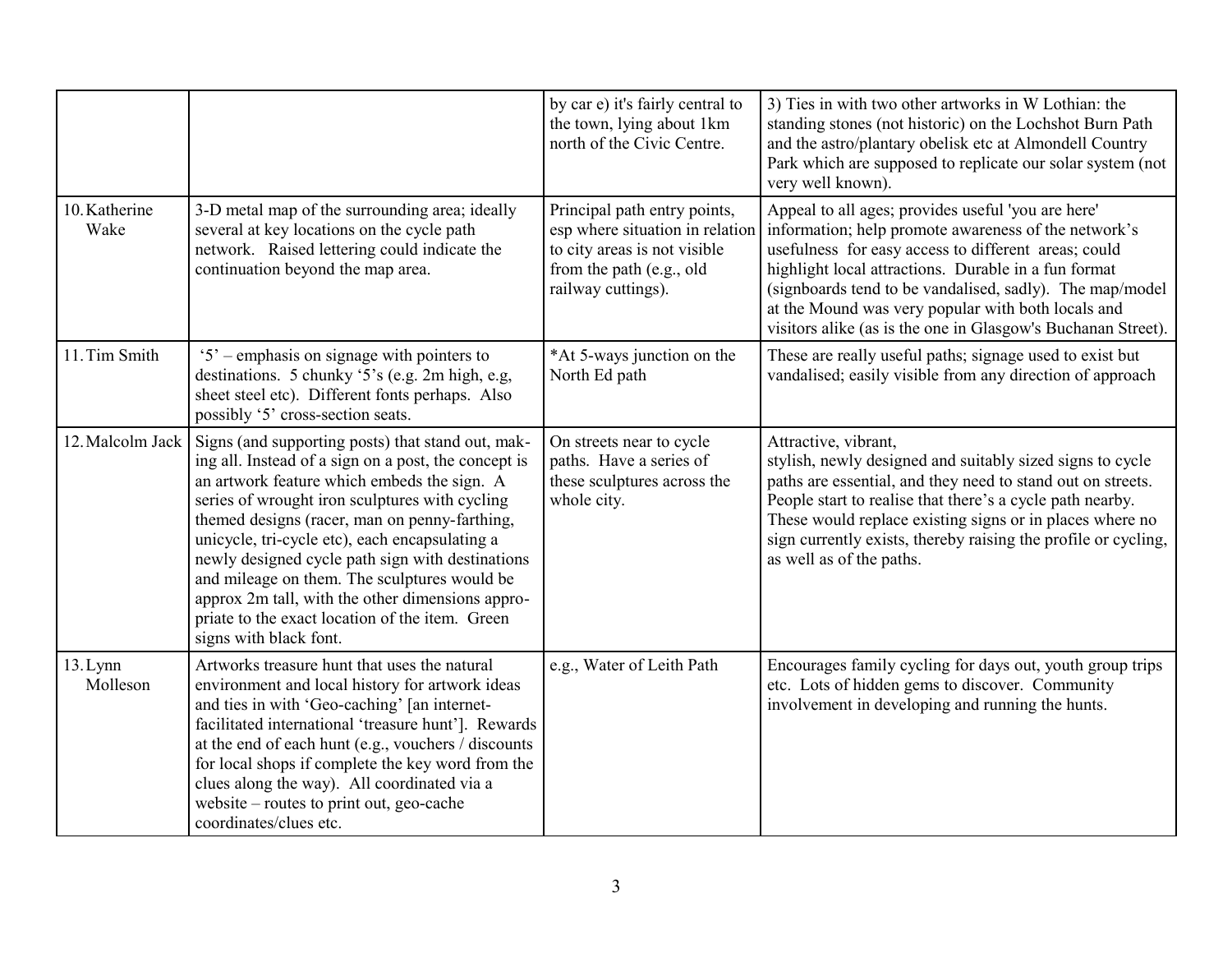## **OTHER ENTRIES (NOT IN ANY JUDGED ORDER)**

| Kevin Blair     | Mileposts along routes. Some conventional but<br>others ornate, e.g., attached to trees or forming<br>an archway. Where there was an interesting<br>view, hollows through the structure would<br>allow folk to see the point of interest                                                   |                                                                                                                                                                                                                                                                                                                                  | 1) mark progress to a main destination; 2) be varied in their<br>design and installation making them of visual interest; 3)<br>describe points of interest (e.g., historical, geological, etc).<br>Develop local interest and usage of paths. Increase<br>knowledge of where paths were going to. Younger children<br>would get a real buzz from reaching the more elaborate<br>constructions. |
|-----------------|--------------------------------------------------------------------------------------------------------------------------------------------------------------------------------------------------------------------------------------------------------------------------------------------|----------------------------------------------------------------------------------------------------------------------------------------------------------------------------------------------------------------------------------------------------------------------------------------------------------------------------------|------------------------------------------------------------------------------------------------------------------------------------------------------------------------------------------------------------------------------------------------------------------------------------------------------------------------------------------------------------------------------------------------|
| Dave du Feu     | The Bike-O-Saur trail: a series of dinosaur<br>sculptures semi-hidden along the path; an<br>attractive, vandal-proof feature at path entry<br>would picture/name all critters on trail and ask<br>you to try and sport them. Or cast into path but<br>then less hidden and less of a hunt. | Any section of the path<br>attempted by young cyclists<br>but long enough that better by<br>bike than foot. E.g., the path<br>circle from the 5-ways<br>junction (round to Victoria<br>Park, then right, right again to<br>start). OR maybe from<br>Scotland St playground,<br>through tunnel (+ suspended<br>pre-historic bat?) | Aimed at young children; introduce them to the path<br>network with a real interest / purpose. Encourage parents to<br>take their kids cycling from a young age; amuse adults too!<br>Fun venue for trips by nurseries, schools etc. Link up with<br>the museum for advertising, and trail info boards advertise<br>museum.                                                                    |
| Greta Leonard   | Bike path labelling with a clear sign (green<br>circle) and logo, using different fonts and<br>colours; spray-paint this logo onto the path<br>surface                                                                                                                                     | All path entry points                                                                                                                                                                                                                                                                                                            | Paths clearly identified as such; add interest as all different<br>as ride along; a relatively inexpensive way of bringing in<br>some colour                                                                                                                                                                                                                                                   |
| Georgina Rosair | Light at the end of the tunnel; tunnel entrance<br>decoration to mimic the effect of a sunrise                                                                                                                                                                                             | Entrances to tunnels                                                                                                                                                                                                                                                                                                             | Theme of hope; brighten grey days                                                                                                                                                                                                                                                                                                                                                              |
| William Ivory   | Landscape-scale chalk bike (e.g., like the White<br>Horse). Possible development - create it as a<br>bicycle shaped maze, perhaps one that cyclists<br>could cycle round, on a flat site, but having a<br>suitable vantage point nearby to see the whole<br>thing.                         | Suitable sloping ground<br>visible to lots of people,<br>ideally, e.g., motorway / rail<br>users, not just cyclists.<br>Possibly the bing near<br>Winchburgh!                                                                                                                                                                    | A very visible suggestion to people to get on their bikes, or<br>at the very least to go an take a closer look, at which point<br>they would be able to find information on why it is there,<br>and on local cycle routes. Fun, esp if a maze too.                                                                                                                                             |
| Susan Smith     | A living willow bower in the shape of an open-<br>fronted igloo; seats inside using recycled<br>materials - old tyres etc. School children<br>would be involved in design, planting and                                                                                                    | On the edge of any cycle<br>path, near a primary school<br>(possibly rural best).                                                                                                                                                                                                                                                | Shelter for path users. Blends in with the landscape as<br>natural materials. Community involvement in the shelter<br>would introduce more people to the path (involvement opps<br>at an opening ceremony too).                                                                                                                                                                                |